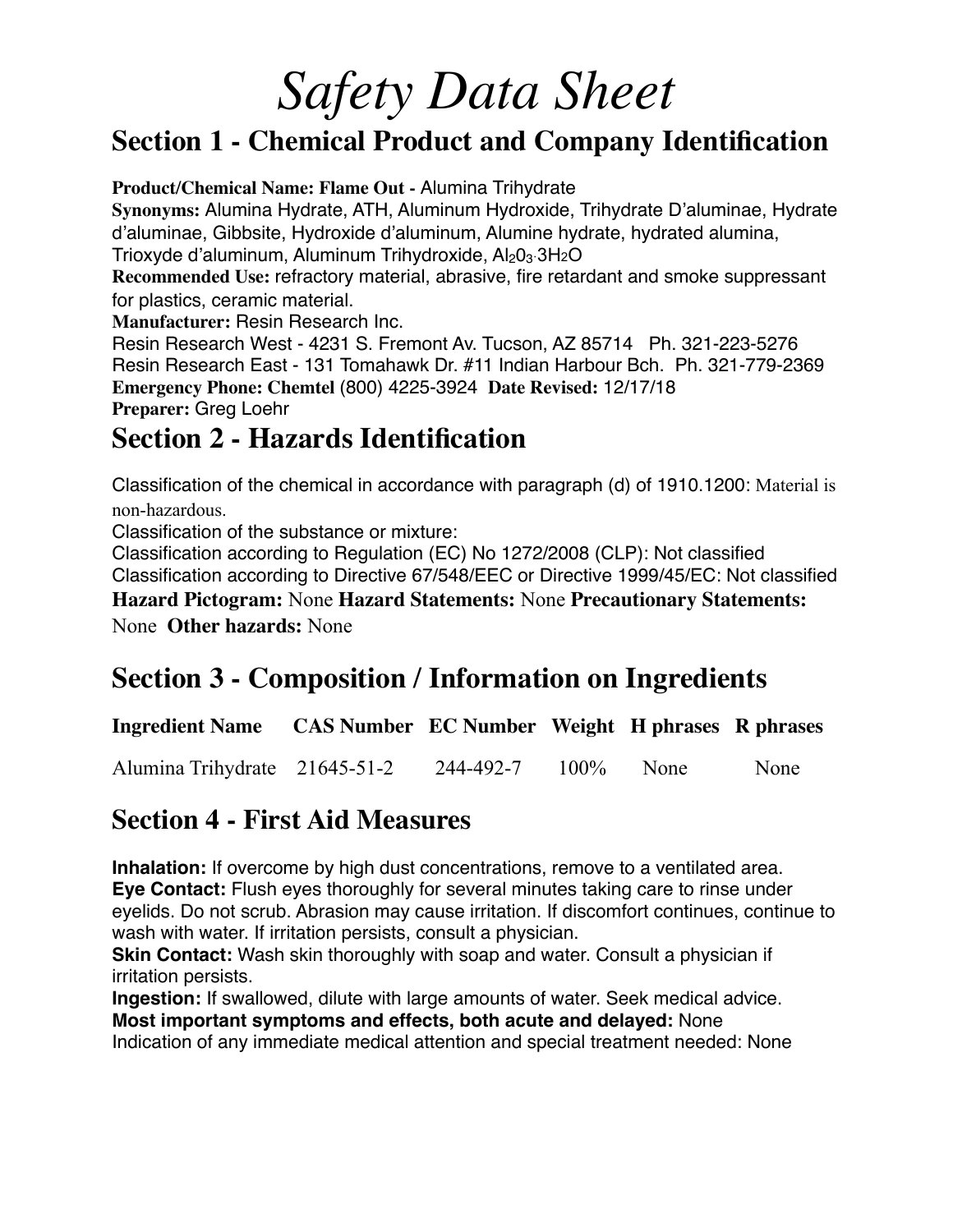### **Section 5 - Fire-Fighting Measures**

**Suitable Extinguishing Media:** Use extinguishing measures appropriate to the surrounding fire. **Unsuitable Extinguishing Media:** None **Special hazards arising from the chemical:** None. **Hazardous Combustion Products:** None. **Fire-Fighting Instructions:** None

### **Section 6 - Accidental Release Measures**

**Personal precautions, protective equipment, and emergency procedures:**  Avoid dust formation. In case of inadequate ventilation wear respiratory protection. **Environmental precautions:** None.

**Methods and materials for containment and cleaning up:**  Sweep up and dispose in accordance with local regulations.

## **Section 7 - Handling and Storage**

**Precautions for safe handling**: Avoid generating dust during handling.

Conditions for safe storage, including any incompatibilities: Keep container tightly closed. Store in dry place.

## **Section 8 - Exposure Controls / Personal Protection**

#### **Engineering Controls:**

**Ventilation:** Provide general or local exhaust ventilation systems to maintain airborne concentrations below OSHA PELs

(Sec. 2). Local exhaust ventilation is preferred because it prevents contaminant dispersion into the work area by controlling it at its source.

#### **Administrative Controls:** NA

**Eye Protection:** Wear tightly fitting safety goggles or safety glasses with side shields. **Hand Protection:** Protective gloves are recommended.

Glove material: Nitrile rubber Layer thickness: 0.11 mm

Breakthrough time: >480 min

**Contaminated Equipment:** Separate contaminated work clothes from street clothes. Launder before reuse. Remove this material from your shoes and clean personal protective equipment.

**Comments:** Never eat, drink, or smoke in work areas. Practice good personal hygiene after using this material, especially before eating, drinking, smoking, using the toilet, or applying cosmetics.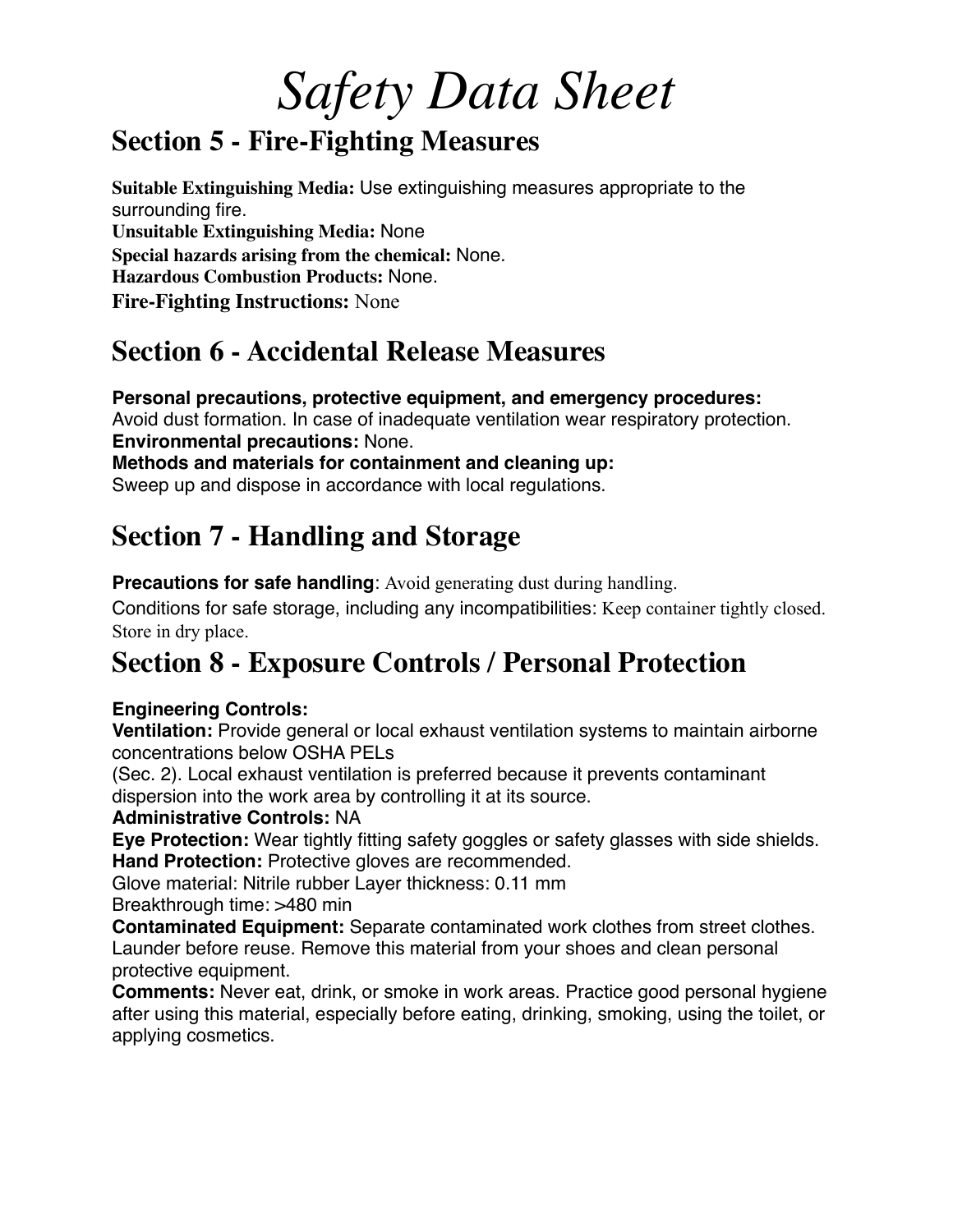| <b>OSHA PEL</b>                     |                                           | <b>ACGIH TLV</b>           |                           |                            |
|-------------------------------------|-------------------------------------------|----------------------------|---------------------------|----------------------------|
| Ingredient                          | <b>TWA</b>                                | <b>STEL</b>                | <b>TWA</b>                | <b>STEL</b>                |
| Alumina Trihydrate<br>Nuisance Dust | None Estab<br>15 mg/m <sup>3</sup> total, | None Estab.<br>None Estab. | None Estab<br>None Estab. | None Estab.<br>None Estab. |
|                                     | 5 mg/m <sup>3</sup> respirable            |                            |                           |                            |

#### **Section 9 - Physical and Chemical Properties**

**Physical State:** white powder **Appearance and Odor:** white odorless powder **Odor Threshold:** n/e **pH:** 8-9 (20% solution) **Freezing/Melting Point:** Decomposes before melting. Boiling Point: n/a **Flash Point:** Not applicable. **Flash Point Method:** Not flammable. **Evaporation Rate:** n/a **Flammability:** Not flammable. **Upper/lower flammability or explosive limits:** n/a **Vapor Pressure:** n/e **Vapor Density (Air=1):** n/a **Relative Density:** 2.42 **Water Solubility:** Insoluble **Other Solubilities:** Soluble in alkaline aqueous solutions or in HCL, H2SO4, and other strong acids in the presence of some water. **Partition coefficient:** n-octanol/water; not applicable Auto-ignition Temperature: Does not ignite. Decomposition temperature: >200C **Viscosity:** n/a

### **Section 10 - Stability and Reactivity**

**Reactivity:** None known.

**Chemical stability:** Alumina trihydrate is stable at room temperature in closed containers under normal storage and handling conditions.

**Possibility of hazardous reactions:** No hazardous reactions known.

**Conditions to avoid:** Temperature >392°F (200°C).

**Incompatible materials:** Strong acids and bases. Alumina trihydrate reacts vigorously with strong acids and will dissolve in caustic solutions.

**Hazardous decomposition products**: n/a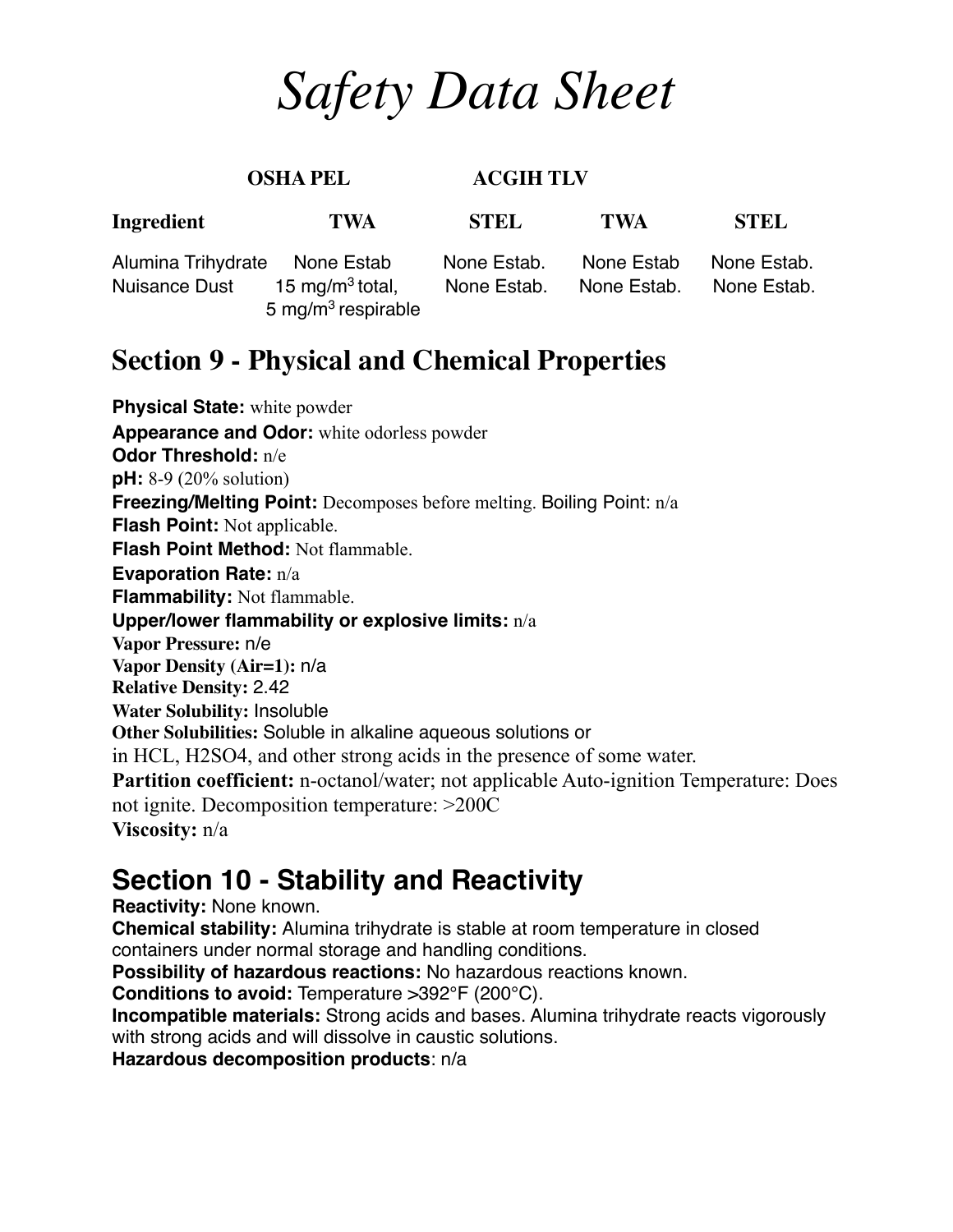#### **Section 11- Toxicological Information**

**Information on the likely routes of exposure:**

**Eye contact:** Exposure to airborne concentrations above statutory or recommended exposure limits may cause irritation of the eyes.

**Inhalation:** Exposure to airborne concentrations above statutory or recommended exposure limits may cause irritation of the nose, throat, and lungs.

**Skin Contact:** No known significant effects or critical hazards. **Ingestion:** No known significant effects or critical hazards.

**Symptoms related to the physical, chemical, and toxicological characteristics: Eye contact:** Adverse symptoms may include irritation and redness.

**Inhalation:** Adverse symptoms may include respiratory tract irritation and coughing. **Skin Contact:** No specific data.

**Ingestion:** No specific data.

**Delayed and immediate effects and also chronic effects from short and long term exposure:** Short term exposure: Not available

**Long term exposure:** Not available

**Potential delayed effects:** Not available

**Repeated dose toxicity:** Carcinogenicity: No evidence of carcinogenic effects.

**Mutagenicity:** No evidence of any mutagenic effects.

**Reproductive toxicity:** No evidence of any reproductive toxicity effects.

Alumina Trihydrate is not listed as a carcinogen by NTP, IARC, OSHA, or ACGIH.

## **Section 12 - Ecological Information** - **Eco-toxicity**

**Fish toxicity:** LC<sub>50</sub>>100 mg/l in Salmo trutta.

**Invertebrate toxicity:**  $EC_{50}$  > 100 mg/l in Daphnia Magna Algae toxicity:  $EC_{50}$  > 100 mg/l in Selenastrum capricornutum

**Persistence and degradability:** Not applicable for inorganic substances.

**Bio-accumulative potential:** Not applicable

**Mobility in soil:** Not applicable.

**Results of PBT and vPvB assessment:** This product does not meet the classification as PBT/vPvB. **Other adverse effects:** None known.

## **Section 13 - Disposal Considerations**

**Disposal:** Recycle if possible or landfill. This substance is inert and does not require special disposal methods. Follow applicable Federal, state, and local regulations.

## **Section 14 - Transport Information**

**DOT Transportation Data (49 CFR 172.101):** This product is not classified as dangerous under the transport regulations for road, rail, sea, or air transport.

**UN Number:** not classified as dangerous goods

**UN proper shipping name:** not classified as dangerous goods

**Transport hazard classes:** None

**Packaging group:** None

**Environmental hazards:** None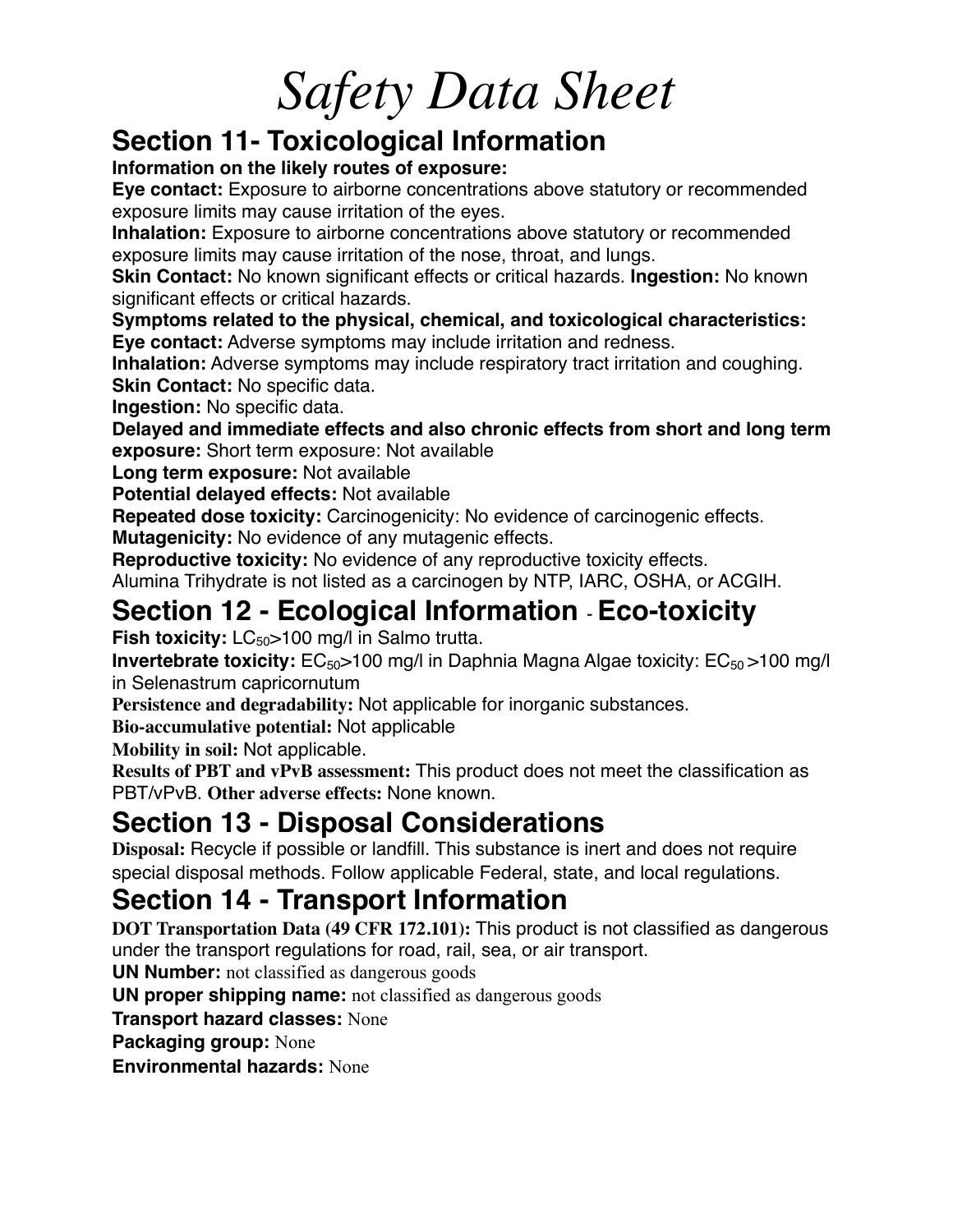**Transport in bulk according to Annex II of MARPOL73/78 and the IBC Code:** No hazardous goods. **Special precautions for user:** None **Section 15 - Regulatory Information EPA Regulations: RCRA Hazardous Waste Number:** Not listed (40 CFR 261.33) **RCRA Hazardous Waste Classification (40 CFR 261.??):** Not classified **CERCLA Hazardous Substance (40 CFR 302.4):** not listed **SARA Toxic Chemical (40 CFR 372.65):** Not listed **SARA EHS (Extremely Hazardous Substance) (40 CFR 355):** Not listed **SARA 311/312 Hazard:** None **OSHA Regulations:**  Air Contaminant (29 CFR 1910.1000, Table Z-1, Z-1-A): Not listed OSHA Specifically Regulated Substance (29CFR 1910.????) **Proposition 65:** Not listed **Inventory Lists: This product is listed on the following inventory lists: International Regulations: TSCA** : Listed **Australia AICS**: Listed **Canada DSL** : Listed **China IECSC** : Listed **Europe EINECS :** 244-492-7 **Japan ENCS :** 1-17 **Korea ECL :** KE-00980 **Malaysia**: Listed **New Zealand NZIoC** : Listed **Swiss Giftliste : G\_4621 Philippines PICCS** : Listed **Taiwan NECI** : Listed **Canada WHMIS**: Not Listed **Regulation (EC) No 2037/2000 (Ozone Depleting Substances);** Not applicable **Regulation (EC) No 850/2004 (Persistent Organic Pollutants):** Not applicable **Regulation (EC) No 689/2008 (Export and Import of Dangerous Substances):** Not applicable **Directive 2002/95/EC (RoHS):** Not applicable **Directive 2002/96/EC (WEEE):** Not applicable **Directive 1999/13/EC (VOC):** Not applicable **Restrictions according to TITLE VIII of the Regulation (EC) No 1907/2006 (REACH):** None **S-phrases: S8:** Keep container dry. **S36/37/39:** Wear suitable protective clothing, gloves, and eye protection. **WEEE:** Waste Electrical and Electronic Equipment VOC: Volatile Organic Compounds **RoHS:** Restriction of Hazardous Substances